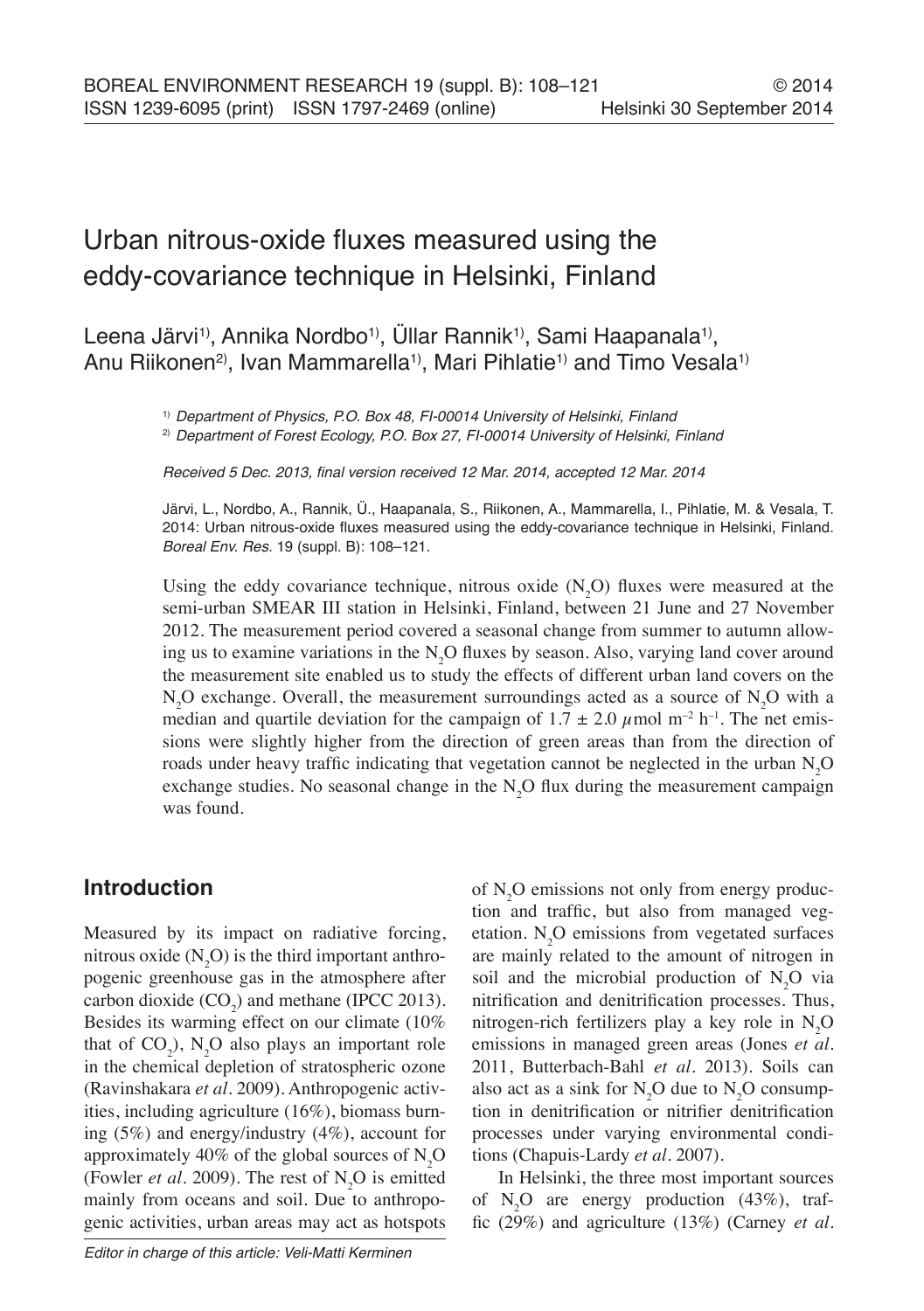2009). These values, as well as greenhouse gas emission estimates in general, are calculated at an annual scale from national inventories. These inventories, however, lack information about the spatial and temporal variability of the emissions and sinks of the compounds inside a city, and typically ignore the effect of urban green areas. Variability of the exchange at a neighbourhood scale is important especially from the point of view of urban planning and climate mitigation.

The eddy covariance (EC) technique is a direct micrometeorological method to measure the exchange of greenhouse gases and other atmospheric pollutants between the surface and the atmosphere at a local scale, and it has successfully been used in various ecosystems for multiple compounds (e.g. Fowler *et al.* 2009, Aubinet *et al.* 2012). Only in the recent years, EC measurements of greenhouse gas emissions in urban areas have become popular, but the studies were mainly concentrated on  $CO<sub>2</sub>$  (e.g. Velasco and Roth 2010, Grimmond and Christen 2012). Studies have so far successfully compared these measurements with budget-based  $CO<sub>2</sub>$  net emission (e.g. Christen *et al.* 2011, Nordbo *et al.* 2012b), showing that the technique can successfully be used to follow the exchange of greenhouse gases in urban areas. To date, only one study has reported urban  $N_2O$  fluxes from the city of Edinburgh, Scotland, over one month (Famulari *et al.* 2010). Thus, little is known about the spatial variability of  $N_2O$  exchange at a city scale as well as its temporal variability both at the diurnal and seasonal scales. Urban areas are a mixture of built and green areas and therefore not only anthropogenic emissions, but also the effect of vegetation needs to be understood.

In this study, we report the results of an  $N_2O$ flux EC measurement campaign carried out at the semi-urban SMEAR III (Station for Measuring Ecosystem–Atmosphere Relations, Järvi *et al.* 2009c) Kumpula site in Helsinki between June and November 2012. The measurement site is located at a high latitude and therefore is characterised by distinct seasons with varying vegetation activity. The surroundings of the fluxmeasurement tower fall into three surface-cover categories: roads under heavy traffic, buildings or green areas. This allowed us to examine the impact of different surface-cover types on the

exchange of  $N_2O$ . Temporal changes in the  $N_2O$ flux at the diurnal and seasonal scales were also examined, and correlations between net fluxes and environmental factors affecting the exchange were studied.

## **Measurement site and measurements**

#### **Measurement site**

The measurements were carried out at the semiurban measurement station SMEAR III Kumpula site (Fig. 1a) located 4 km NE from the Helsinki city centre (Järvi *et al.* 2009c). The eddy covariance measurements were performed from the top level of a 31-m-high lattice tower (60°12.17´N,  $24^{\circ}57.671'$ E) located on a hill,  $26$  m a.s.l. and 19–21 m above the surrounding terrain. The area around the tower can be divided into three surface cover sectors: built, road and vegetation, each representing the typical surface cover of the area (Vesala *et al.* 2008). The built sector in the northern direction (320°–40°) is dominated by university campus buildings and the Finnish Meteorological Institute (mean height 20 m) in the vicinity of the measurement tower. In this direction the observations can occasionally be in the roughness sublayer and therefore should be considered with caution. One of the main roads leading to Helsinki city centre passes through the road sector (40°–180°) with the closest distance between the road and the tower being 150 m. The area in-between is covered by deciduous forest with mainly birch, Norway maple, aspen, goat willow and bird cherry (Vesala *et al.* 2008). On the road, a typical workday traffic rate is around 44 000 vehicles per day (Lilleberg and Hellman 2011), and the vehicles have been found to be the main source of  $CO<sub>2</sub>$  and aerosol particle emissions in the area (Järvi *et al.* 2012, Ripamonti *et al.* 2013). In the vegetation sector  $(180^{\circ}-320^{\circ})$ , most of the surface is covered by green areas in the Kumpula Botanic Garden and in the City Allotment Garden. Fertilization and irrigation routines differ largely between the gardens. In the allotment garden, cultivation is only allowed between May and September, industrial fertilizers are banned and only manual irrigation is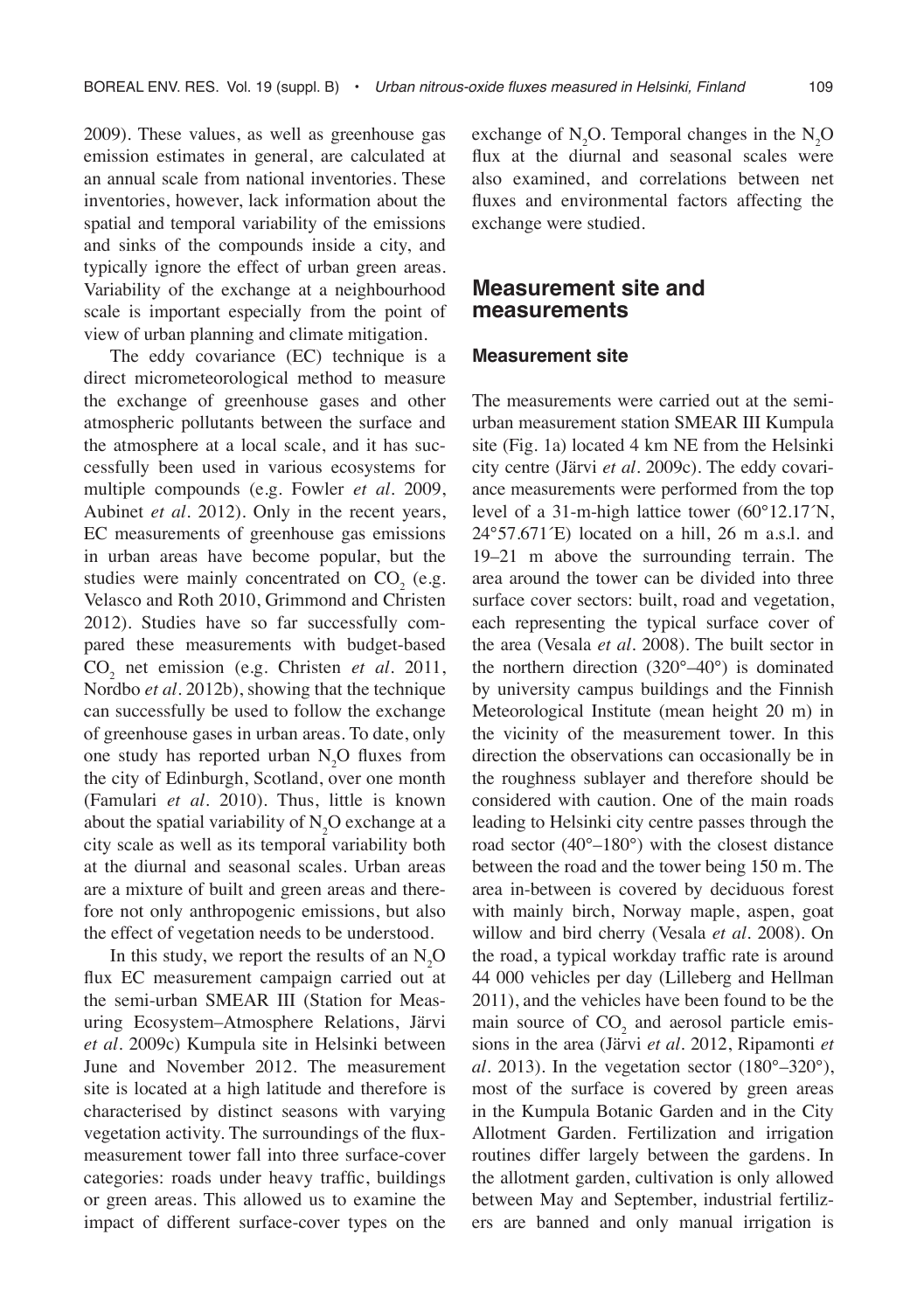

**Fig. 1**. (**a**) Aerial photograph of the study site, where the flux tower is marked with black cross, the Kumpula Botanic Garden with white solid lines, and the different surface cover sectors with white dashed lines. (**b**) The median N<sub>2</sub>O fluxes ( $\mu$ mol m<sup>-2</sup> h<sup>-1</sup>) for 20° wind direction sectors calculated with 5° interval. Zero degree corresponds to north. The whiskers show the quartile deviations.

allowed. In the botanical garden, on the other hand, industrial fertilizers to keep the non-indigenous vegetation species alive are regularly used. In addition, when the botanic garden was rebuilt in 2006–2009, most of the plants and grass were planted on composted sewage sludge (L. Schulman, Finnish Museum of Natural History, University of Helsinki, pers. comm.), leaving lots of nitrogen (N)-rich organic material in the soil. Indigenous soils around the measurement tower are predominantly rock and till, and till or clay in low-lying areas, where both gardens are located.

#### **Measurement setup**

The eddy covariance setup to measure the  $N_2O$ flux consisted of an ultrasonic anemometer (USA-1, Metek GmbH, Germany) and a TDL spectrometer (Tunable diode laser, TGA-100A, Campbell Scientific Inc., USA) to measure the N2 O mixing ratio. TDL comprises a single-mode diode laser controlled by current and temperature, and it is tuned to an infrared  $N_2O$  absorption band. The laser itself is installed in a liquid nitrogen dewar. A concentration measurement is obtained by passing the infrared laser beam through an absorption tube to the sample and

reference cells. Reference gas of 2200 ppm  $N_2O$ was drawn through the reference cell at the same temperature and pressure as the sample air in the sample cell. The TDL was calibrated twice during the measurement campaign and liquid nitrogen was added to the dewar bi-weekly. The conditions of the laser and the instrument were checked weekly, and the laser was adjusted twice during the campaign due to the line shift. The TDL spectrometer has successfully been used to measure the  $N_2O$  fluxes in various ecosystems (e.g. Wienhold *et al.* 1994, Pihlatie *et al.* 2005b, Rinne *et al.* 2005).

Complementary  $CO<sub>2</sub>$  flux measurements were performed with a closed-path infrared gas analyzer (LI-7000, LI-COR, Lincoln, Nebraska, USA) using the same anemometer and partly the same inlet and tube. The anemometer was located 31 m above ground on a horizontal boom south-west from the tower. The air inlet of the gas analysers was situated 0.13 m below the anemometer centre. A 40-m-long steel tube with the inner diameter of  $8 \text{ mm}$  leaded to the  $CO<sub>2</sub>$ analyser from where the air was further drawn to the TDL through a 10-m-long steel tube with the inner diameter of 4 mm. The flow rates in the tubes were  $20.2$  and  $17.2$  l min<sup>-1</sup>, respectively, to ensure turbulent flow, and the sampling line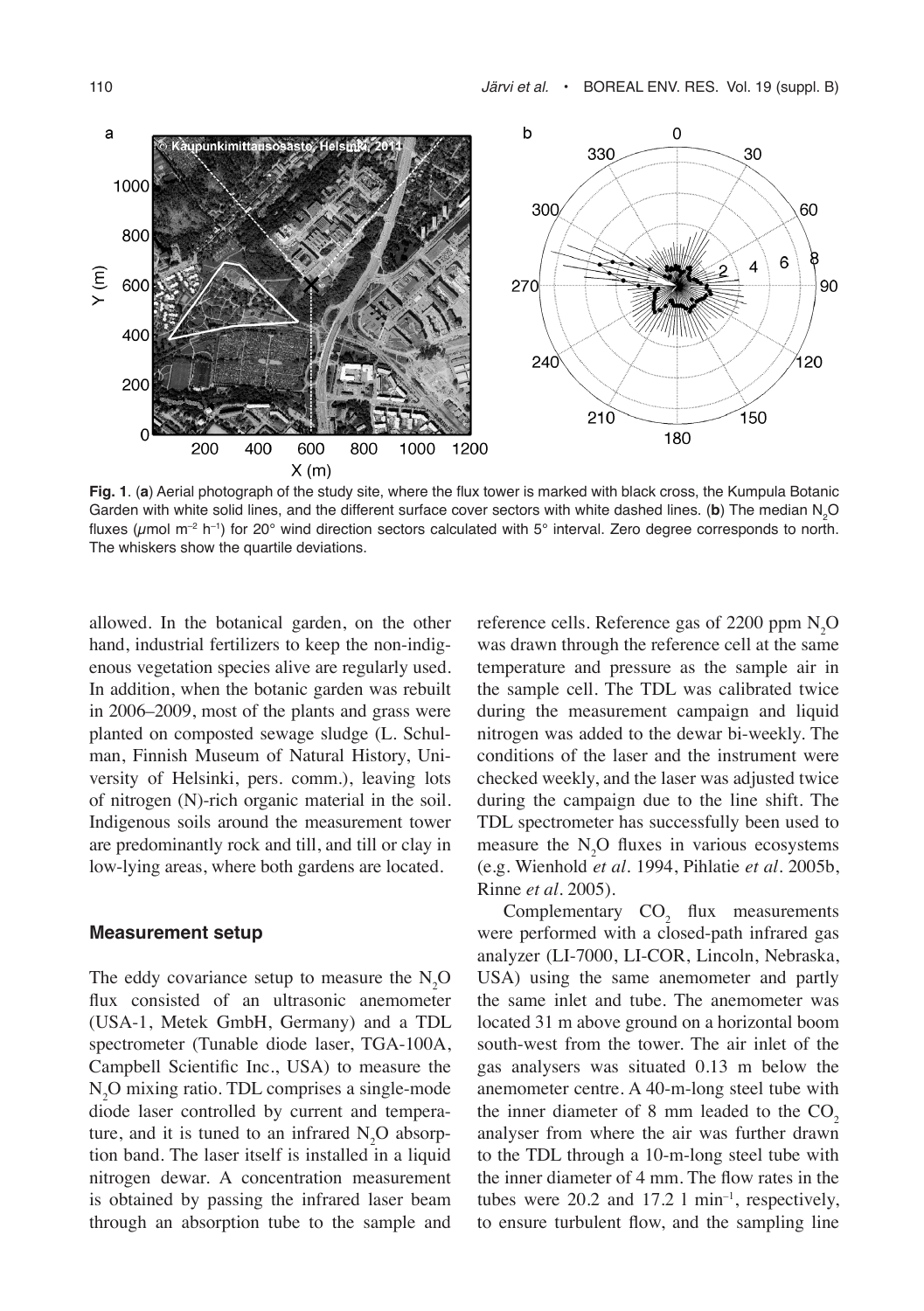was heated with a power of 16 W  $\mathrm{m}^{-2}$  to avoid condensation of water vapour. The frequency of the measurements was 10 Hz and the raw data were stored for post-processing. The  $N_2O$  flux measurements carried out between 21 June and 27 November 2012, whereas the  $CO_2$  flux is measured continuously.

#### **Auxiliary measurements**

The auxiliary measurements cover global radiation (CNR1, Kipp&Zonen, Delft, Netherlands) and air temperature (Platinum resistant thermometer, Pt-100, built in-house) measured from the top boom of the EC tower at the height of 31 m. In addition, precipitation was measured on the roof of a nearby building using a weighting rain gauge (Pluvio2, Ott Messtechnik GmbH, Germany). Soil volumetric water content at 10 cm depth was measured continuously at two sites (three points each) in a neighbourhood called Viikki, around 4 km east from the Kumpula site. The measurements were made from growing media (area not covered by impervious surfaces) of street trees using Theta-probes (ML2x, Delta T Devices Ltd., Cambridge, UK) (Riikonen *et al.* 2011). Despite the distance between the EC flux tower and the soil-moisture measurement site, the results are considered to be representative for the changes in soil moisture also at the Kumpula site.

Hourly traffic rates were measured online 4 km from the Kumpula site by the City of Helsinki Planning Department. Observations were made hourly outside the rush hours (06:00– 09:00 LST, Local Standard Time = UTC + 2 hours), and four times an hour at other times. These rates were converted to correspond to the traffic rates on the road next to the measurement site (Järvi *et al.* 2012).

## **Data analysis and quality screening**

#### **Flux calculations**

The 30-min  $N_2O$  fluxes were calculated from the raw data using the maximum covariance technique with a fixed lag-time window (e.g. Foken

*et al.* 2012). Prior to the calculation of the final fluxes, raw data were de-spiked and linearly detrended, and a two-dimensional coordinate rotation was applied. The  $N_2O$  signal measured by the TDL was frequently dominated by a low-frequency signal drifting that previous studies have reported to be caused by the optical interference fringes. The drifting was suppressed by applying a high-pass autoregressive running mean filter with a time constant of 50 seconds before the flux calculations (e.g. Mammarella *et al.* 2010). As the sample air was dried prior to the analyser, and the measurement tube dampens the temperature fluctuations, no WPL correction was needed.

The  $N_2O$  fluxes  $(F_n)$  were corrected for losses at the high- and low-frequency ends of the cospectra as follows:

$$
\frac{F_{\scriptscriptstyle n}^{\scriptscriptstyle{m}}}{F_{\scriptscriptstyle n}} = \frac{\int_{0}^{\scriptscriptstyle{\infty}} \text{TF}_{\scriptscriptstyle{H}}(f) \text{TF}_{\scriptscriptstyle{L}}(f) C_{\scriptscriptstyle{\text{ws}}}(f) df}{\int_{0}^{\scriptscriptstyle{\infty}} C_{\scriptscriptstyle{\text{ws}}}(f) df}, \qquad (1)
$$

where  $F_{n}^{m}$  and  $F_{n}$  are the measured and un-attenuated N<sub>2</sub>O fluxes ( $\mu$ mol m<sup>-2</sup> h<sup>-1</sup>), *f* is the natural frequency (Hz),  $TF_{H}$  and  $TF_{L}$  are the transfer functions describing high- and low frequency losses. Both transfer functions were calculated as the product of appropriate theoretical transfer functions as described in Moncrieff *et al.* (1997) and Rannik and Vesala (1999).  $C_{ws}(f)$  is the sitespecific temperature co-spectrum that is assumed to be un-attenuated. The stability dependency of  $C_{\mu\nu}(f)$  was taken into account when correcting each 30-minute  $F_{n}$  values. The peak co-spectral frequencies were taken as the maxima of fits to the co-spectra, and they were further converted to a normalized form as

$$
n_{\rm m} = f_{\rm m}(z - z_{\rm d})/U,\tag{2}
$$

where  $z$  is the measurement height,  $z_d$  is the displacement height (Vesala *et al.* 2008), and *U* is the wind speed. The normalized peak frequency is expected to be constant in unstable conditions and depend on atmospheric stability (*ζ*) in stable conditions with the form

$$
n_{m} = \alpha_{1} \left( 1 + \alpha_{2} \zeta^{\alpha_{3}} \right), \tag{3}
$$

where  $\alpha_1$ ,  $\alpha_2$ ,  $\alpha_3$  are fitting coefficients. Detailed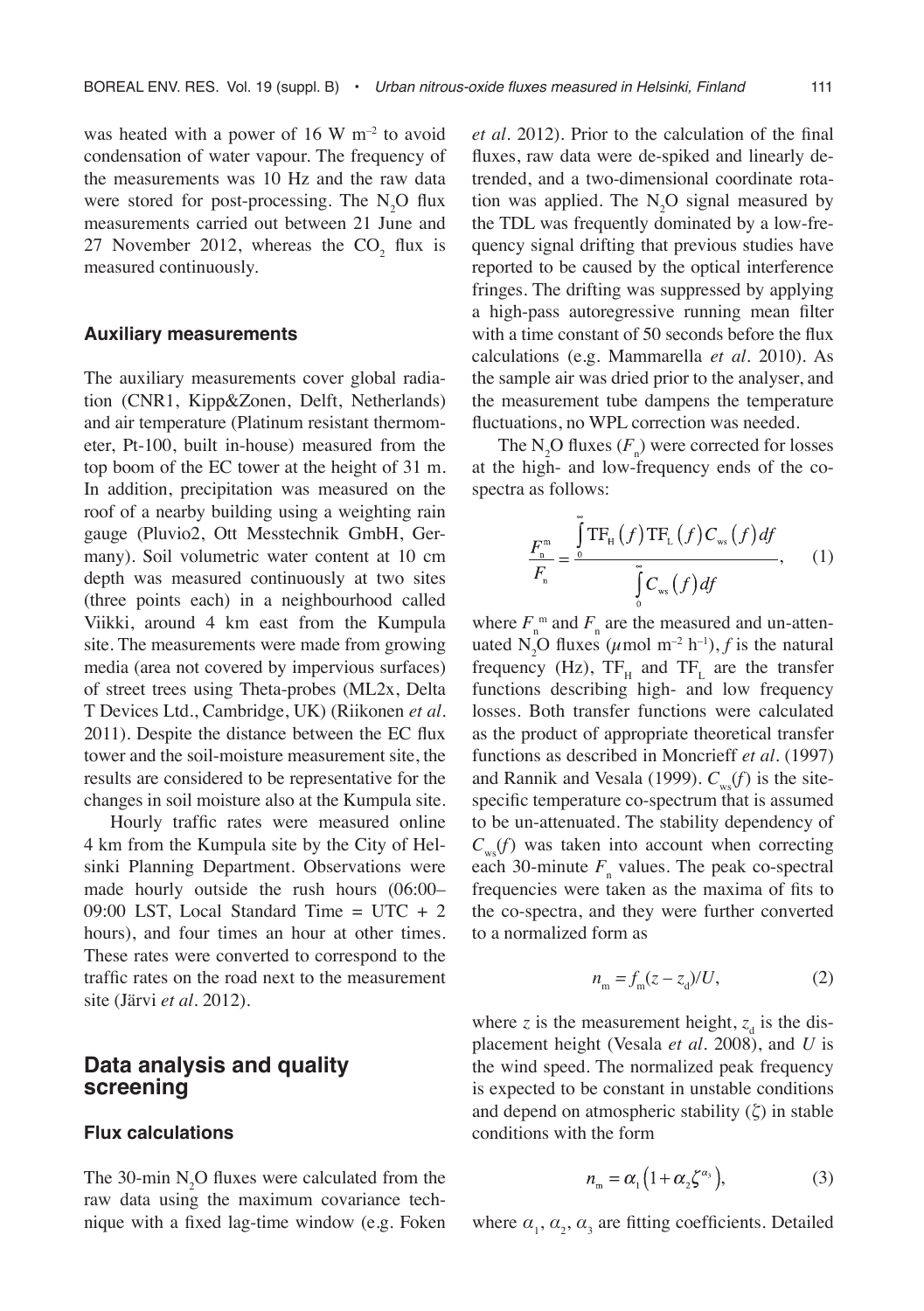

**Fig. 2**. Histogram of  $N_2O$ fluxes  $(F_n)$  before and after the quality screening.

description of the data handling of the  $CO<sub>2</sub>$ fluxes and spectral calculations is given in (Järvi *et al.* (2009a) and Nordbo *et al.* (2012a).

#### **Flux quality screening**

During the 160-day measurement campaign, 36% of the  $N_2O$  flux data were lost due to power and instrument failures. In October, 98% of data were missing due to a data logging malfunction. Additionally, obvious outliers were removed from the  $N_2O$  flux data (covering 0.1%), and data were omitted according to the stationarity test that ensures that the stationarity criteria required by the EC technique is met (Foken and Wichura 1996). Data were omitted if the 30-minute flux values deviated more than 100% from the average of 5-minute subsections, corresponding to quality flag six (Foken *et al.* 2004). The stationarity test removed 10.7% of the  $N_2O$  fluxes (Fig. 2). The test mainly removes small fluxes increasing the campaign average by 16%. Finally, 53% of the  $N<sub>2</sub>O$  flux data were available for further analysis.

Besides the data quality assurance, the flux detection limit and random error can be used to describe the quality of the flux measurements. The detection limit gives the minimal flux level that the instrument is able to detect due to uncertainties arising from instrumental noise. It is defined as the standard deviation of the crosscorrelation function far away from the peak, i.e., the maximum of the function, following Wienhold *et al.* (1994) with the modifications given in Nordbo *et al.* (2012a). The flux random error (Lenschow *et al.* 1994) gives the error due to a finite flux averaging time and it incorporates flux random error due to stochastic nature of turbulence as well as instrumental noise. Both the detection limit and the flux random error are converted to have units of covariance and normalized by the covariance values.

## **Results**

#### **Performance of the measurement setup**

Quality of the measurements was assessed by inspecting the  $N_2O$  co-spectra. The median cospectrum for unstable stratification follows a theoretical model (Kaimal *et al.* 1972) fairly well, with the exception of some deviation in the inertial sub-range (Fig. 3). In theory, white noise in the  $N_2O$  time series should not correlate with vertical wind speed and thus it should not be seen in a co-spectrum. Nevertheless, some deviation from the theoretical slope was found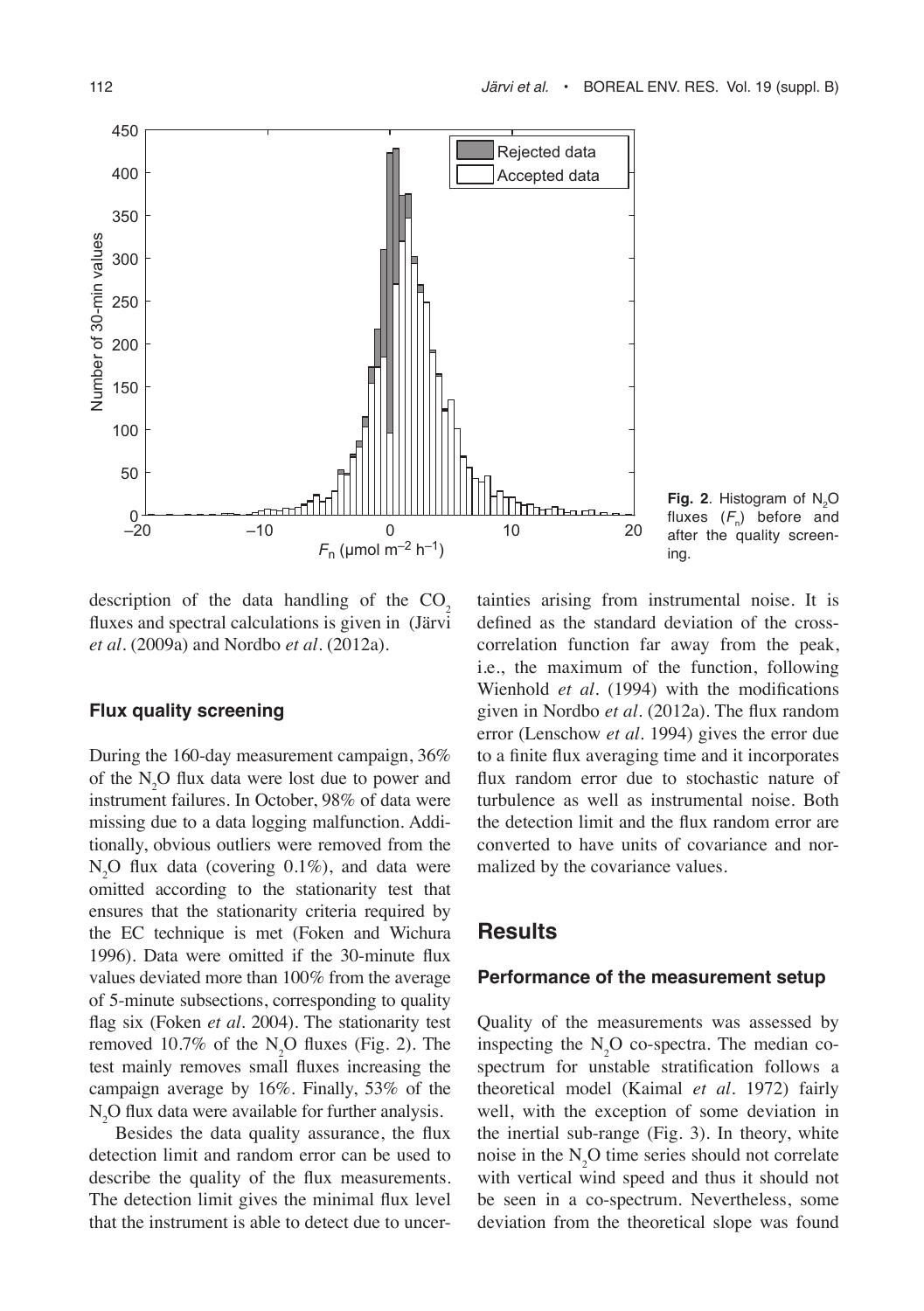for a limited frequency interval at normalised frequencies above five. As this deviation is outside the energy-containing range, irs impact on the flux will be small.

As expected, the co-spectral peak frequencies  $(n_m)$  are constant in unstable situations with values  $0.10 \pm 0.04$  and  $0.08 \pm 0.04$  for CO<sub>2</sub> and  $N_2O$ , respectively. On the other hand, a clear stability dependency of the  $N_2O$  peak frequency in the form  $n_m = 0.08(1 + 3.0\zeta^{0.47})$  was found (Eq. 3). The first fitting coefficient  $\alpha_1$  corresponds to the constant value in unstable conditions. Both the unstable mean values and the stability dependency in stable conditions are close to those found for the fluxes of sensible and latent heat,  $CO<sub>2</sub>$  and aerosol particles at the same site (Vesala *et al.* 2008, Järvi *et al.* 2009b, 2009c).

The campaign median detection limit and the random error normalized with  $F_n$  were 0.53  $\pm$  0.67 and 0.50  $\pm$  0.60, respectively, where the errors are quartile deviations (also hereinafter). Thus, on average the flux is twice the minimum flux that can be measured with the instrumentation, and it can be concluded that the instrumentation was sensitive enough for the measurements of low fluxes in a semi-urban environment. The relative detection limit and random uncertainty of the  $N_2O$  flux are over two times higher than obtained for momentum, sensible and latent heat, and  $CO_2$  fluxes at the same site during several years of measurements (Järvi *et al.* 2012, Nordbo *et al.* 2012a), and at an urban site in downtown Helsinki (Nordbo *et al.* 2013). The detection limit for  $N_2O$  fluxes from an agricultural soil has been determined to be 0.06–0.17 of the flux, which is 1/5 of that at our site (Wienhold *et al*. 1995).

#### **Weather conditions**

During the measurement campaign, a seasonal change from summer to autumn took place (Fig. 4). The daytime (10:00–14:00) daily median global radiation ranged from  $\sim 830 \text{ W m}^{-2}$ to 5 W  $\mathrm{m}^{-2}$  at the start and the end of the campaign, respectively, with the cloudy days clearly visible in the time series. Similarly, the daily air temperature was at its maximum 23 °C in late July and the lowest daily temperature  $(-6 \degree C)$ 



**Fig. 3**. Median  $N_2$ O flux co-spectrum  $(C_{\text{wn}})$  multiplied by the natural frequency (*f*) and normalized with the covariance  $(cov_{wm})$  (black line), quartile deviation (gray area) and model co-spectrum by Kaimal *et al.* (1972) (dashed line) as a function of normalized frequency *n*. Data were binned into 76 logarithmically evenly-spaced classes and only co-spectra with  $F_{\scriptscriptstyle \rm n}$   $>$  15  $\mu$ mol m<sup>-2</sup> h<sup>-1</sup> and unstable stratification were included (42 cases) in the plot.

was measured in early November. Precipitation was evenly distributed along the measurement campaign, but some separate weeks without rain were registered in 8–15 August and 22 Oct–2 Nov. During the measurement campaign, the most dominant wind direction was the S-SW, i.e., the direction where the highest fraction of vegetation cover was located (Fig. 5).

*F*n did not vary between summer and autumn. The maximum daily flux 7.2  $\mu$  mol m<sup>-2</sup> h<sup>-1</sup> was found at the end of July. At the daily level, the surroundings acted as a source of  $N_2O$  with the exception in mid-August when slightly negative fluxes were measured (Fig. 4d).

### **Spatial and seasonal variability of N2 O fluxes**

Median  $F_n$  ranged between 0.5 and 4.6  $\mu$ mol m<sup>-2</sup> h<sup>-1</sup> with the highest upward fluxes from the direction  $270^{\circ} - 290^{\circ}$  (Fig. 1b). In this direction, the management area of the botanical garden as well as the newest part of the garden are located. These elevated fluxes can be explained by more intense fertilization, and thus more nitrogen rich soil, in the latter part of the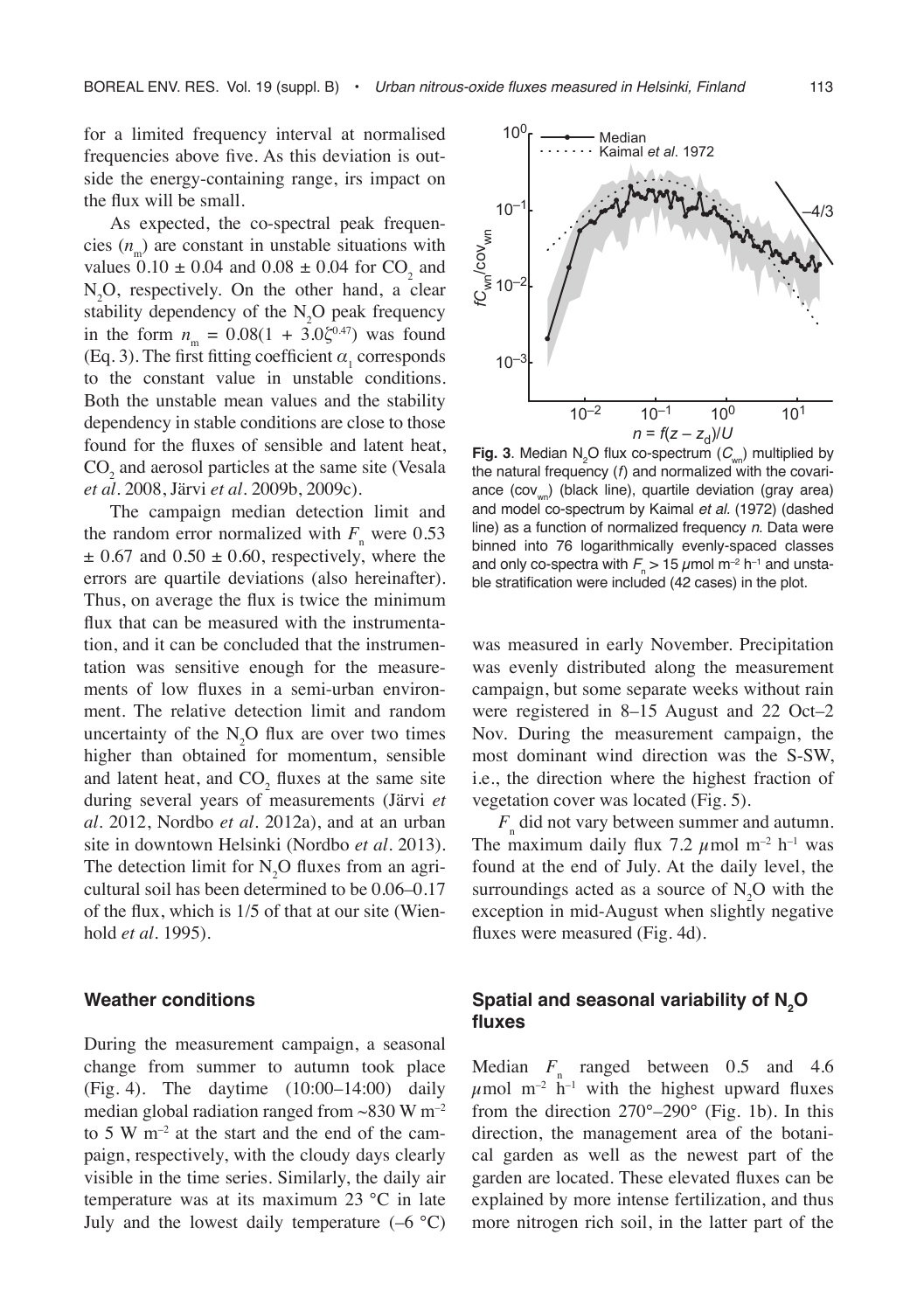

**Fig. 4**. Time series of daily mean (**a**) daytime (10:00–14:00) global radiation (*K*), (**b**) air temperature (*T*<sup>a</sup> ), (**c**) precipitation (*P*), and (**d**)  $\mathsf{N}_{2}\mathsf{O}$  flux ( $\mathsf{F}_{_{\textsf{D}}}\mathsf{)}$  at the SMEAR III Kumpula site during 21 June–27 Nov 2012.

garden as compared with that in the older part of the garden and the nearby allotments. Also point  $N_2O$  emissions from the management areas, including fertilization storage and greenhouses, cannot be neglected. From the other parts of the garden and from the allotments (180°–260°), the fluxes were between 1 and 2.5  $\mu$  mol m<sup>-2</sup> h<sup>-1</sup>.

Another direction with elevated  $F_n$  was that of the road (80°–160°) where the fluxes reached 2.2  $\mu$  mol m<sup>-2</sup> h<sup>-1</sup>. Also the CO<sub>2</sub> flux had a peak in that direction indicating the impact of traffic emissions on the  $N_2O$  signal (not shown). The lowest  $N_2O$  fluxes, on the other hand, were measured from the direction of the built sector

(320°–20°) close to the measurement tower where both the amount of road traffic and vegetation are at their minima.

Based on the wind-direction dependence of  $F_{n}$ , it is reasonable to consider the different surface-cover sectors (built, road and vegetation) separately in further analysis. Excluding June, the highest  $N_2O$  emissions were recorded from the direction of the vegetation sector (Fig. 6). In June, only 9 days of data were available for analysis so the monthly median is not that representative. October was left empty due to the small amount of data caused by the instrument failure. The highest monthly emission, 2.3  $\mu$  mol m<sup>-2</sup> h<sup>-1</sup>,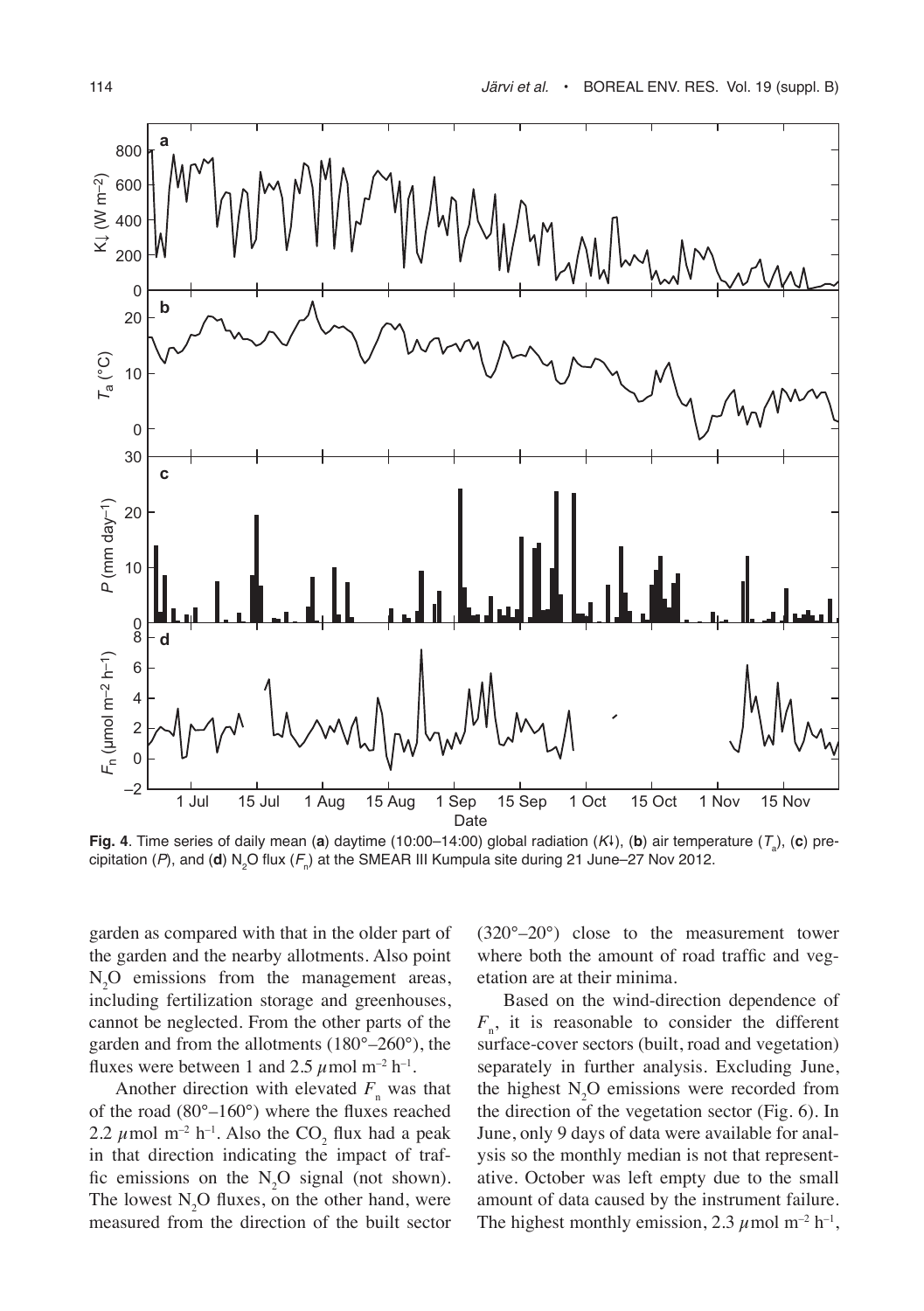

Fig. 5. The occurrence of 20° wind directions calculated for 5° interval; 0° corresponds to the north.

was measured in July from the vegetation sector, and the lowest 0.6  $\mu$ mol m<sup>-2</sup> h<sup>-1</sup> in same month from the built sector. When averaged over the whole measurement campaign, the median fluxes for vegetation, road and built areas were 2.0, 1.4 and 1.2  $\mu$  mol m<sup>-2</sup> h<sup>-1</sup>, respectively (Table 1).

During the measurement campaign,  $F_{n}$  did not change seasonally (Fig. 4) despite the fact that there is more road traffic outside summer months in addition to the increasing need for heating in autumn. Generally in Helsinki, and also around the flux tower, most buildings use district heating, but some houses north of the flux tower may additionally use fireplaces. In summer,  $F_{n}$  is more affected by vegetation and soil whereas in autumn litter may have stimu-



**Fig. 6.** Median N<sub>2</sub>O fluxes  $(F_n)$  for the difference surface cover sectors (built, road and vegetation) in each month. Quartile deviations are shown with error bars.

lated soil N<sub>2</sub>O emissions (Pihlatie *et al.* 2007). Median  $F_{n}$  during the measurement campaign was  $1.7 \pm 2.0 \mu$  mol m<sup>-2</sup> h<sup>-1</sup>. The median net flux in Edinburgh in November was tenfold (11.7  $\mu$ mol m<sup>-2</sup> h<sup>-1</sup>, Famulari *et al.* 2010) than measured at our site in the same month. This can be explained by the proximity of a dense downtown area to their flux tower, where there is likely more traffic than on the roads passing nearby our measurement site. Unfortunately, no other  $F_{\text{n}}$  values from urban areas using the same micrometeorological techniques have been reported and the impact of dense urban areas on the fluxes cannot be verified. Our median value is slightly smaller than obtained for agricultural sites, which can be explained by intensive nitrogen fertilization of agricultural soils leading to

**Table 1**. Monthly median daytime (10:00–14:00) global radiation (*K*) and air temperature (*T*), monthly cumulative precipitation (*P*) and median N<sub>2</sub>O fluxes (F<sub>n</sub>) for each surface cover sector around the EC flux tower. Quartile deviations of  $F<sub>n</sub>$  are shown for the campaign medians.

|                                               | Jun  | Jul  | Aug  | Sep  | Oct | Nov  | Campaign        |
|-----------------------------------------------|------|------|------|------|-----|------|-----------------|
| $K\downarrow$ (W m <sup>-2</sup> )            | 723  | 609  | 531  | 218  | 121 | 33   | 254             |
| $T(^{\circ}C)$                                | 13.3 | 17.5 | 16.1 | 12.7 | 6.8 | 4.6  | 12.7            |
| $P$ (mm month <sup>-1</sup> )                 | 90   | 63   | 47   | 175  | 100 | 65   | 540             |
| $F_n$ (umol m <sup>-2</sup> h <sup>-1</sup> ) |      |      |      |      |     |      |                 |
| <b>Built</b>                                  | 1.59 | 0.64 | 1.20 | 0.99 |     | 1.19 | $1.18 \pm 1.94$ |
| Road                                          | 1.38 | 1.52 | 1.44 | 2.01 |     | 1.14 | $1.41 \pm 1.89$ |
| Veg                                           | 1.17 | 2.34 | 1.67 | 2.20 |     | 1.87 | $1.96 \pm 1.87$ |
| All                                           | 1.30 | 1.93 | 1.53 | 2.11 |     | 1.63 | $1.70 \pm 1.97$ |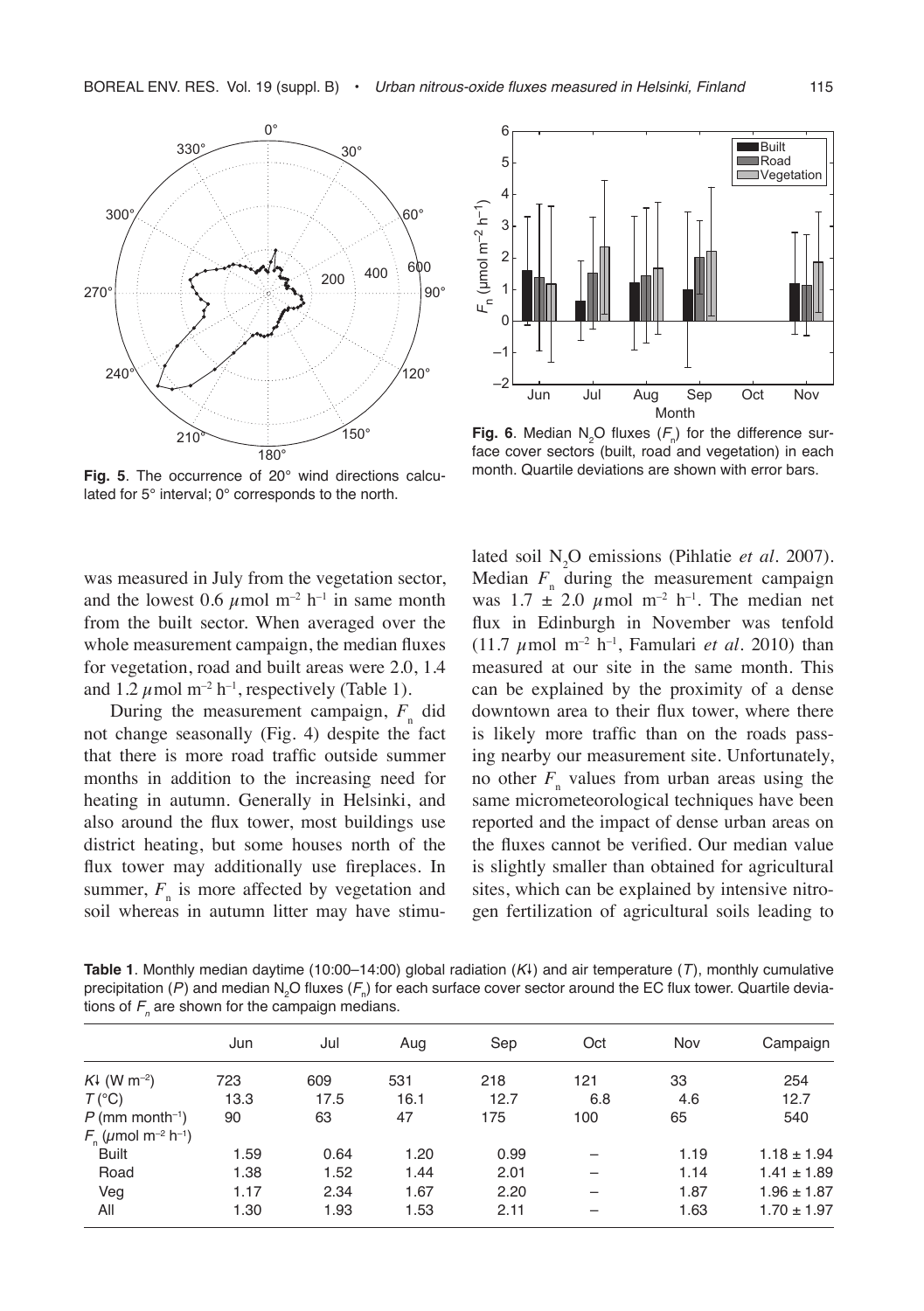higher  $N_2O$  emissions (Table 2). As compared with that for more natural ecosystems, our value is slightly higher. On the other hand, around 100 times higher emissions were measured from a landfill in Helsinki using the same instrument (193 µmol m–2 h–1; *see* Rinne *et al.* 2005).

# **Diurnal behaviour of the N2 O fluxes**

As the flux tower was rarely downwind from the built sector (Fig. 5), lots of data for this direction are missing.

Although,  $F_{n}$  showed highly variable behaviour similarly to what was found by Famulari *et al.* (2010), but still a distinct diurnal cycles were seen both in the vegetation and road sectors (Fig. 7a). Downwind from these two directions, however, the behaviour was different indicating differences in sources/sinks. Using the Mann-Whitney *U*-test we found that the differences between the fluxes in these two surface-cover sectors were significant ( $U = 1980$ ,  $p = 0.0109$ ). In the vegetation sector, maximum  $F_n$  (3.9)  $\mu$ mol m<sup>-2</sup> h<sup>-1</sup>) was measured in the afternoon, whereas the nocturnal fluxes remained below 2  $\mu$  mol m<sup>-2</sup> h<sup>-1</sup>. This indicates that the N<sub>2</sub>O emissions were related to soil microbial activity, which in general increases with increasing soil temperature. Also, as the maximum  $F_{n}$  occurred at the same time with a maximum uptake of  $CO<sub>2</sub>$  $(-7 \mu \text{mol m}^{-2} \text{ s}^{-1})$ , emissions may also be related to the vegetation activity as  $N_2O$  can be emitted from trees via transpiration (Pihlatie *et al.* 2005a).

Slightly higher maximum  $F_n$  than that in the vegetation sector was measured for the road sector during daytime  $(4.2 \mu \text{mol m}^{-2} \text{h}^{-1})$ .  $F_{n}$ started to increase around 05:00 LST corresponding well with the start of the morning rush hour (Fig. 6c). At the same time, an increase was also seen in the  $CO_2$  flux,  $F_c$  (Fig. 7b). The morning and rush-hour maxima of  $F_n$  were 3.5  $\mu$ mol m<sup>-2</sup> h<sup>-1</sup> and 4.1  $\mu$ mol m<sup>-2</sup> h<sup>-1</sup>, respectively, and they also coincided with the  $F_c$  maxima (9.7) and 10.4  $\mu$ mol m<sup>-2</sup> s<sup>-1</sup>, respectively). Thus,  $F_n$ and  $F_c$  showed traffic-related similarity in the direction of the road under heavy traffic.

A linear regression between the median fluxes and traffic values showed a clear dependence of  $F_n$  on  $F_c$  (RMSE = 0.94  $\mu$  mol m<sup>-2</sup> h<sup>-1</sup>,  $r = 0.59$ ) and traffic rate (RMSE =  $0.76 \mu$  mol m<sup>-2</sup> h<sup>-1</sup>,  $r =$ 0.76) (Fig. 8). The intercept of the latter regression equation (0.27  $\mu$ mol m<sup>-2</sup> h<sup>-1</sup>; *see* Fig. 8b) can be considered to represent contributions from other sources than traffic to the  $N_2O$  signal, which in this direction is mainly vegetation in residential areas. This would correspond well with  $F_{n}$  measured in natural/agricultural ecosystems in Europe (Table 2).

Our diurnal peak fluxes were much lower than 32  $\mu$  mol m<sup>-2</sup> h<sup>-1</sup> reported for Edinburgh in Famulari *et al.* (2010). In order to understand the differences, we drew a plot similar to their fig. 6b, where median  $F_n$  for the road sector were calculated for 200 vehicles per half-hour bins (Fig. 9). Fluxes increased with increasing vehicle numbers, but the maximum fluxes were found for the range 1200–1400 vehicles per 30 min not for the maximum traffic rates.

| Location                | Site               | Period       | F,        | Reference                  |
|-------------------------|--------------------|--------------|-----------|----------------------------|
| Helsinki, Finland       | Landfill           | Aug 2003     | 192.7*    | Rinne <i>et al.</i> (2005) |
| Edinburgh, UK           | Urban              | Nov-Dec 2005 | $11.7***$ | Famulari et al. (2010)     |
| Helsinki, Finland       | Urban              | Jun-Nov 2012 | $17**$    | This study                 |
| Harford, NY, USA        | Agricultural       | Jun-Jul 2008 | $2.8*$    | Molodovskaya et al. (2011) |
| Lägeren, Switzerland    | Mixed forest       | Oct-Nov 2005 | $0.8*$    | Eugster et al. (2007)      |
| Easter Bush, UK         | Grassland          | Jan-Dec 2002 | $0.5***$  | Fletchard et al. (2007)    |
|                         |                    | Jan-Dec 2003 | $0.2***$  |                            |
| Lille Bøgeskov, Denmark | Beech forest floor | May-Jun 2005 | $0.4***$  | Pihlatie et al. (2005b)    |
| Kalevansuo, Finland     | Peatland forest    | Apr-Jun 2007 | $0.3**$   | Mammarella et al. (2010)   |

**Table 2**. Mean N<sub>2</sub>O fluxes ( $F_n$ , µmol m<sup>-2</sup> h<sup>-1</sup>) measured using the eddy-covariance technique in different environments. Reference values were chosen according to the representativeness of ecosystems and environments.

\* mean, \*\* median.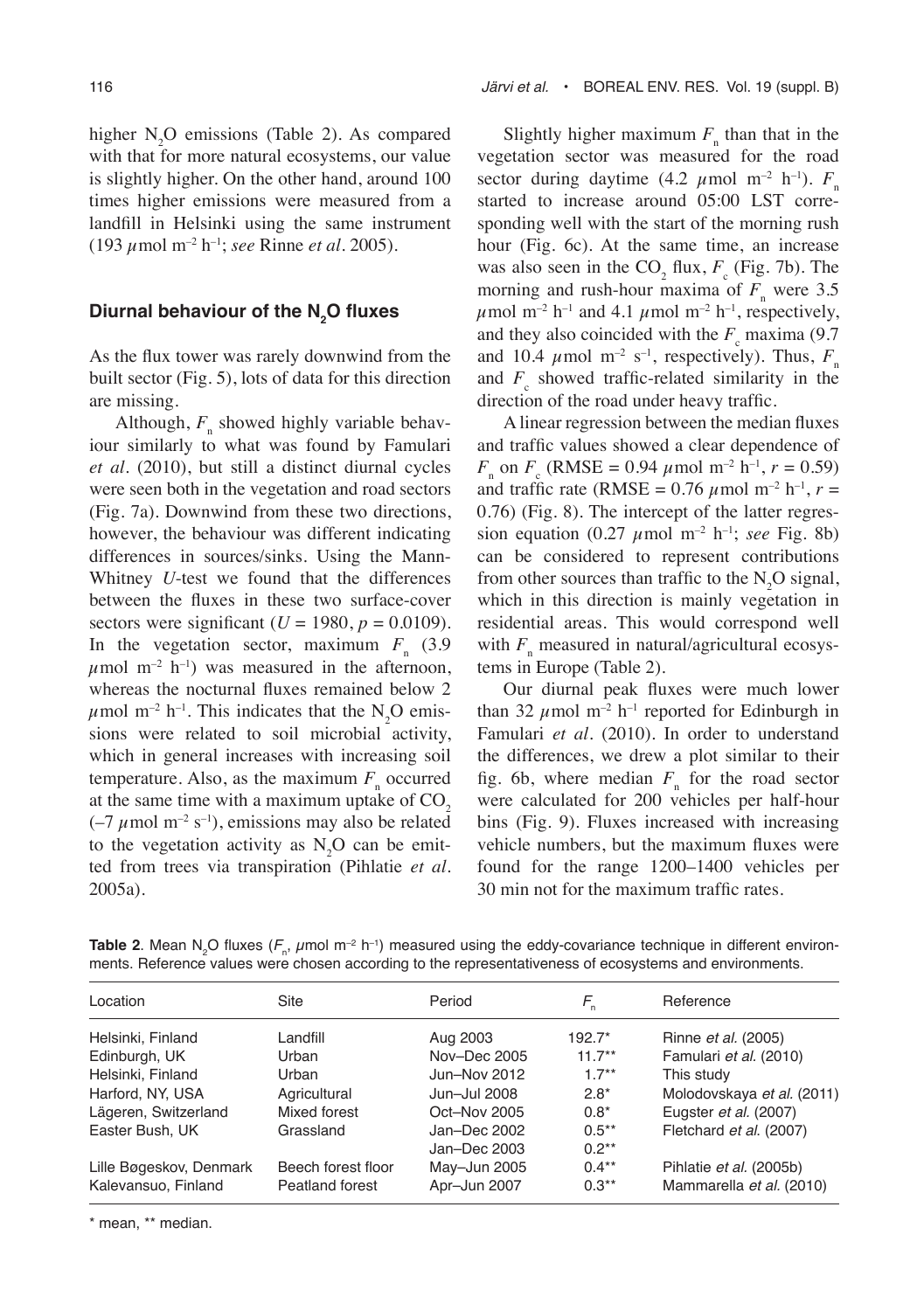

**Fig. 7**. Diurnal behaviour of the median (a)  $N_2$ O flux  $(F_n)$ , (b)  $CO_2$  flux  $(F_c)$ , and (c) traffic rates (Tr) during the measurement campaign. Fluxes are shown for the built, road and vegetation sectors. The shaded areas show the quartile deviations. Only data when both  $F_n$ and  $F_{\rm c}$  were available were considered and only half hours with more than 10 data points are shown in the plot. This way, only nocturnal data from the built surface cover sectors are plotted.

Similar behaviour was also found for particle fluxes at the site (Järvi *et al.* 2009b), and it is thought to be related to the amount of congestion, increased number of heavy-duty vehicles during the rush hours, and the enhanced mixing of the atmosphere as these traffic rates correspond to the daytime hours. The overall dependency in Helsinki and Edinburgh is qualitatively similar with increasing fluxes with higher traffic, but the flux magnitudes are systematically one order of magnitude smaller in Helsinki than in Edinburgh. Since in our case, the road next to the flux tower is known to be the main pollutant



**Fig. 8**. Correlations between the median half-hour  $N_2O$ fluxes  $(F_{n})$  and (**a**)  $CO_{2}$  flux  $(F_{c})$ , and (**b**) traffic rate (Tr). The data correspond to the 48 data points representing the road sector in Fig. 6. The solid line is the linear regression and the dashed lines indicate the 95% confidence limits.

emitter in that direction, we assume that the different relationship in Edinburgh is caused by the downtown area where several roads with more traffic are located. Similarly to  $F_{n}$ , also  $F_{c}$  was found to be greater (three times in November) in Edinburgh than at our site in Helsinki (Nemitz *et al.* 2002).

#### **N**<sub>2</sub>O emissions factors relative to CO<sub>2</sub> **emissions**

It is common to analyse the emission ratio (ER) of different air pollutants respective to  $F_{\rm c}$ , as  $\rm CO_{2}$ is considered to be a good tracer for anthropogenic emissions (e.g. Järvi *et al.* 2009b, Famulari *et al.* 2010, Vogt *et al.* 2011). ER was thus calculated as a campaign median for the road sector yielding  $6.4 \times 10^{-5}$ . Obtained ER corresponds well with the annual value of  $6.7 \times 10^{-5}$  obtained from emission inventories for residential and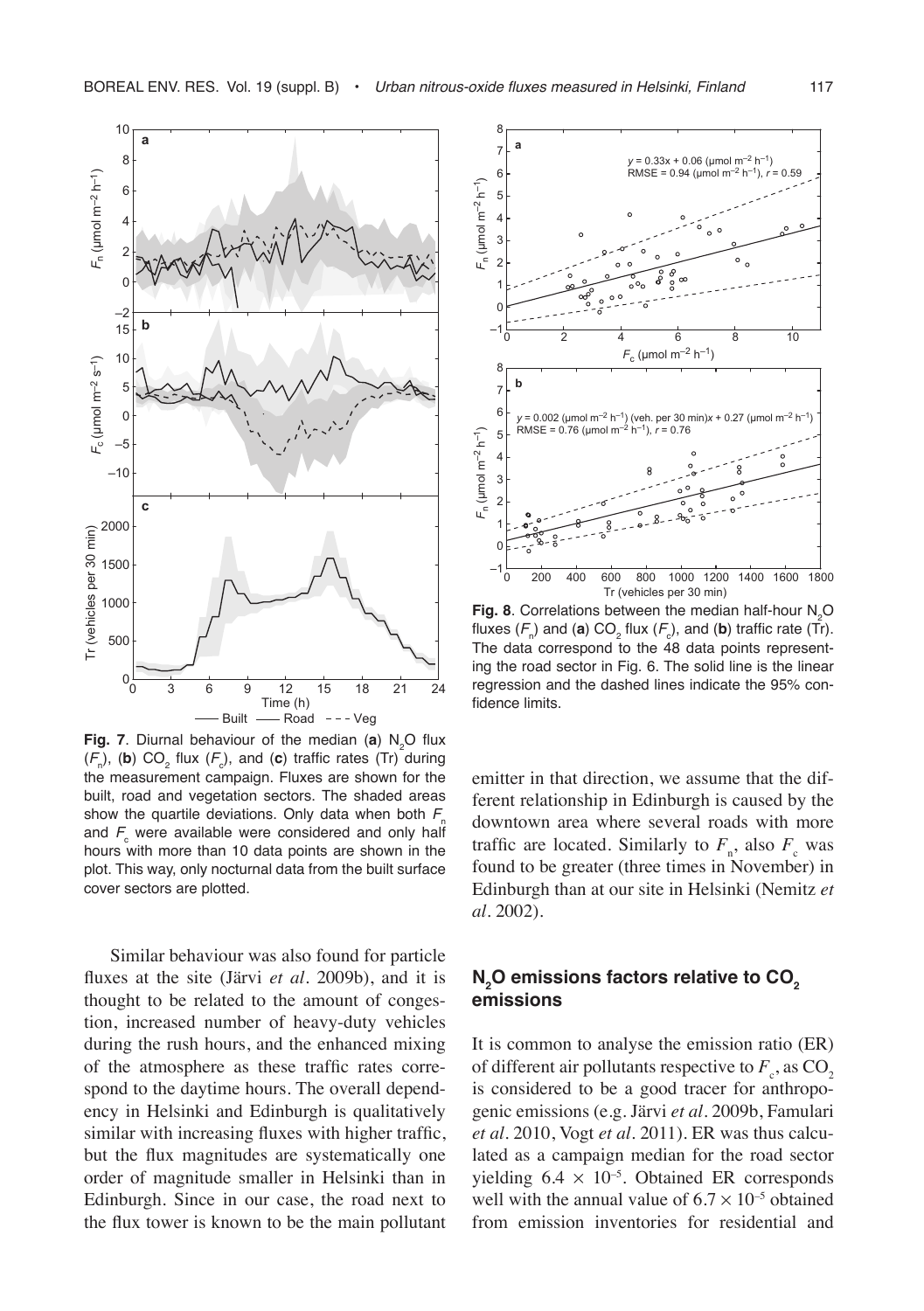

**Fig. 9**. Dependence of half-hourly  $N_2$ O fluxes  $(F_n)$  on local traffic rate (Tr) at the SMEAR III Kumpula road sector. Median values for bins of 200 vehicles per 30 min were calculated. Error bars show the quartile deviations and the numbers in the bars indicate how many half-hour data points were in each bin.

transport emissions in Helsinki (Carney *et al.* 2009). The emissions from the direction of the road can be considered to be mainly a combination of these two sources, but unfortunately it was not possible to determine their relative contributions, which causes discrepancy in the comparison of ER from inventories and EC measurements.

ER obtained from the measurements can be used as a proxy for annual  $N_2O$  emissions with the aid of annual  $CO_2$  emissions from the road sector. Järvi *et al.* (2012) reported a five-year mean annual  $CO_2$  emission of 3500 g C m<sup>-2</sup> for the road sector, which would give 0.26 g N  $\mathrm{m}^{-2}$ for annual  $N_2O$  emission. This value is only approximate as unfortunately we do not have information on how  $N_2O$  fluxes behave in winter and spring at our measurement site.

#### Impact of soil moisture on  $N_{2}$ O **emissions**

 $N_2O$  emissions from soils are known to be dependent on soil moisture and its changes as water affects the oxygen availability for soil microbes (e.g. Pihlatie *et al.* 2005b, Butterbach-Bahl *et al.* 2013). Therefore, we analysed our

 $N_2$ O fluxes from the direction of the vegetation sector together with the average volumetric soil water content  $(\theta_{\rm v}, \%;$  *see* Fig. 10). Wetting of the soil followed precipitation events well (e.g. on 15–17 July and 2 September) despite the 4-km distance between our site and the site where precipitation was measured. This proofs that these precipitation values can be used as a reference for soil moisture changes in Kumpula.

Most of the time, the increase and decrease in daily  $F_{n}$  followed the changes in soil moisture well (Fig. 10). Almost always an increase in soil moisture was followed by a peak in  $N_2O$ emissions. However, the correlation between the daily means did not exist  $(r = 0.08)$ , but this could be expected as the vegetation around the flux tower is more intensively managed than at the soil-moisture measurement sites. However, the comparison suggests that also at urban sites the  $N_2O$  net fluxes are, to some degree, dependent on the soil moisture and not only on anthropogenic emissions. This implies that microbial activity in the soil and vegetation play an important role in  $N_2$ O emissions at urban sites.  $F_n$ were also compared with other meteorological variables, including air temperature and global radiation, but no dependency was found.

## **Conclusions**

In Helsinki, an  $N_2O$  flux measurement campaign using the eddy-covariance technique was carried out in June–November 2012. The measurement period covered the seasonal change from summer to autumn allowing us to examine the seasonal variation in  $N_2O$  fluxes. Furthermore, the different surface-cover sectors around our flux tower allowed us to examine the effects of different urban land-covers on the measured fluxes.

Overall, the measurement surrounding was a source of  $N_2O$  with a median net flux of  $1.7 \pm 2.0 \,\mu$  mol m<sup>-2</sup> h<sup>-1</sup>. Higher fluxes were measured from the highly vegetated area (median = 2.0  $\mu$  mol m<sup>-2</sup> h<sup>-1</sup>) than from the direction of road under heavy traffic (median =  $1.4 \mu$  mol m<sup>-2</sup> h<sup>-1</sup>). The highest emissions were recorded from the new area of the Kumpula Botanic Garden, where the vegetation is more managed as compared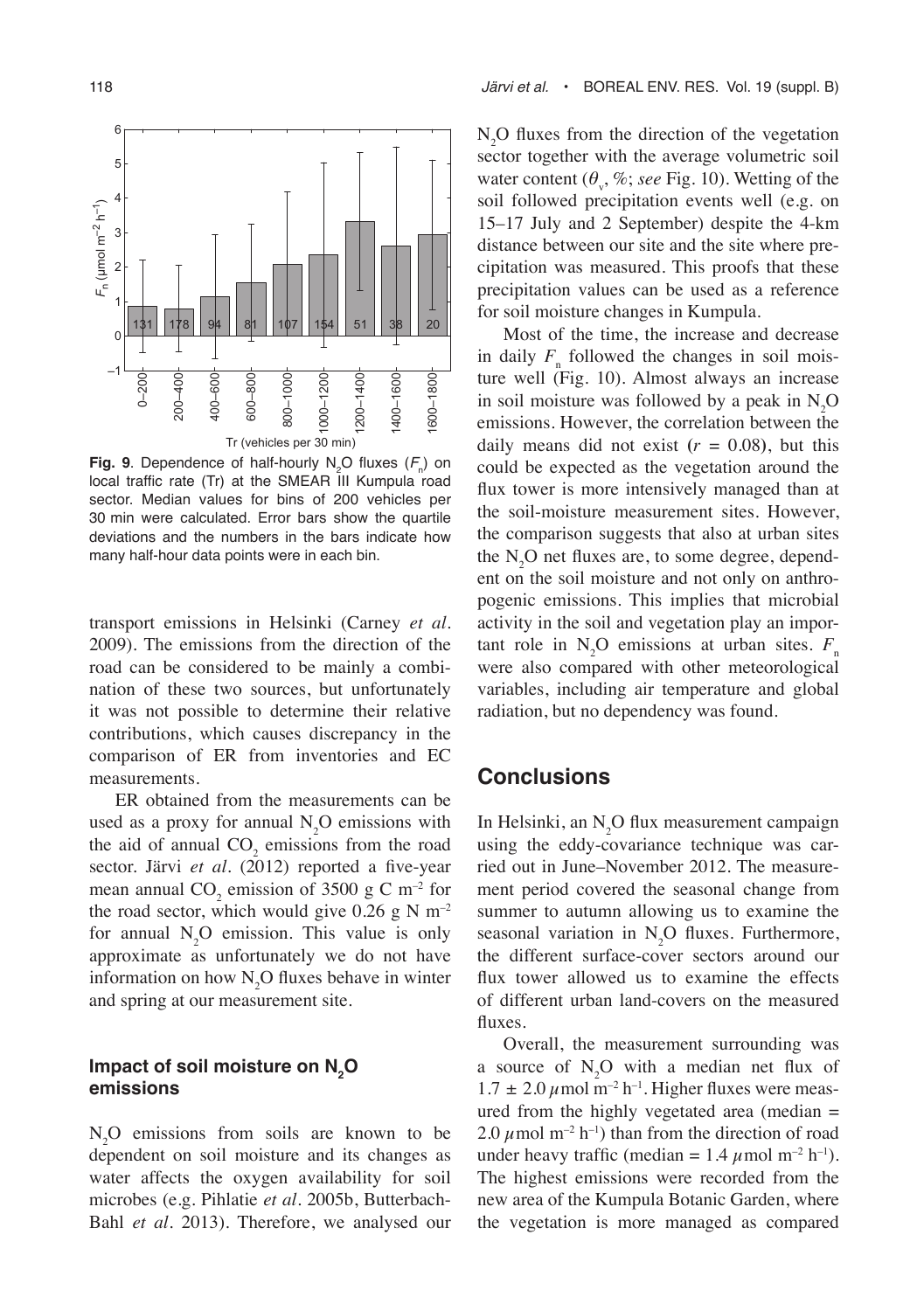

**Fig. 10**. Daily mean (a)  $N_2O$  flux  $(F_n)$  at the SMEAR III vegetation sector (solid line) and soil volumetric water content (dashed line) measured in Viikki  $(\theta_{\rm v})$ , and (**b**) precipitation (*P*) between 21 June and 31 September 2012.

to the other green areas around the flux tower. In the area of high fraction of vegetation,  $N_2O$ emissions seemed to be dependent on the soil moisture similarly to non-urban ecosystems. In the direction of the road, a clear effect of local traffic on the  $N_2O$  fluxes in a diurnal cycle was found and the correlation between the  $N_2O$  and  $CO_2$  fluxes, and between the N<sub>2</sub>O flux and traffic rate were high (0.59 and 0.76, respectively; *see* Fig. 8). Using the measurements, we also calculated emission ratios for the road sector (6.4  $\times$  10<sup>-5</sup>) that matched well with the ratios obtained from an inventory study. The  $N_2O$  fluxes did not show a seasonal behaviour during the autumn transformation.

The results suggest that the eddy-covariance technique can be used to measure the exchange of  $N_2$ O at our site, and that the impact of urban vegetation on the  $N_2O$  exchange. So far only two urban  $N_2O$  studies, including the current one, have been made. The three-fold difference in the values of  $F_n$  emphasizes the need for additional observations in urban areas that differ in their population density and degree of development. These are needed in order to draw general conclusions about  $N_2O$  exchange in urban areas and dependencies of the emissions on road traffic and vegetation.

*Acknowledgements*: This work was supported by the Academy of Finland (project nos. 138328, 1127756, and ICOS-Finland 263149), the Academy of Finland Centre of Excellence (project no. 1118615), the Nordic Center of Excellence DEFROST and the EU 7th framework project InGOS. We also thank Joonas Moilanen and Erkki Siivola for the instrument maintenance and Helsinki City Planning Department for the traffic rates.

## **References**

- Aubinet M., Vesala T. & Papale D. (eds.) 2012. *Eddy covariance: A practical guide to measurement and data analysis.* Springer Atmospheric Sciences, Springer, Dordrecht, Heidelberg, London, New York.
- Butterbach-Bahl K., Baggs E.M., Dannenmann M., Kiese R. & Zechmeister-Boltenstern S. 2013. Nitrous oxide emissions from soils: how well do we understand the processes and their controls. *Phil. Trans. R. Soc. B* 368: 20130122,
- Chapuis-Lardy L., Wrage N., Metay A., Chotte J.L. & Bernoux M. 2007. Soils, a sink for  $N_2O$ : a review. *Glob*. *Change Biol.* 13: 1–17.
- Carney S., Green N.W. & Read R. 2009. *Greenhouse gas emissions inventories for 18 European regions. EU CO<sub>2</sub> 80/50 project stage 1: Inventory formation. The Greenhouse Gas Regional Inventory Protocol (GRIP)*. Centre for Urban and Regional Ecology School of Environment and Development, University of Manchester.
- Christen A., Coops N.C., Crawford B.R., Kellett R., Liss K.N., Olchovski I., Tooke T.R., van der Laan M. & Voogt J.A. 2011. Validation of modeled carbon-diox-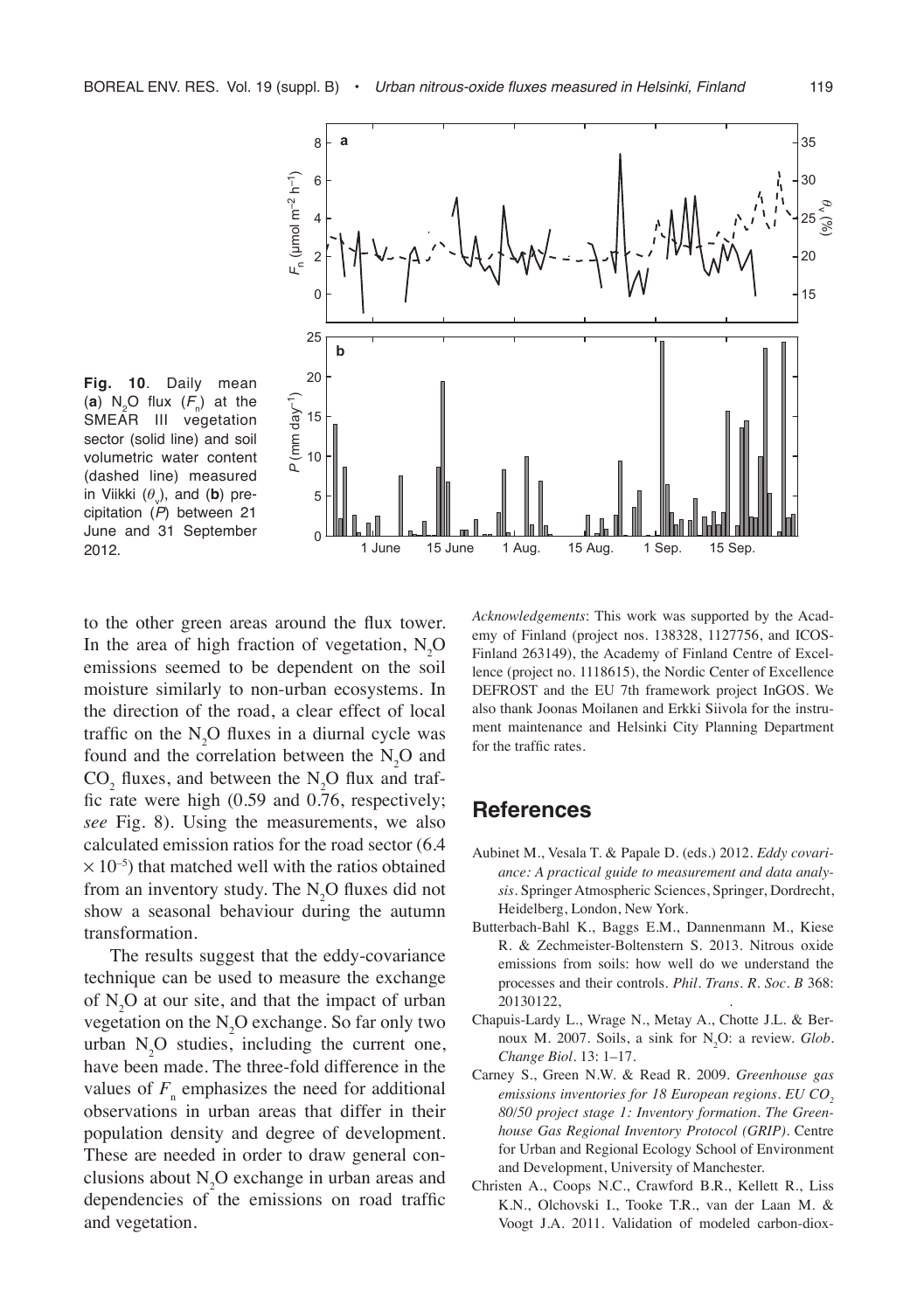120 *Järvi et al.* • BOREAL ENV. RES. Vol. 19 (suppl. B)

ide emissions from an urban neighborhood with direct eddy-covariance measurements. *Atmos. Environ.* 45: 6057–6069.

- Eugster W., Zeyer K., Zeeman M., Michna P., Zingg A., Buchmann N. & Emmenegger L. 2007. Methodical study of nitrous oxide eddy covariance measurements using quantum cascade laser spectrometery over a Swiss forest. *Biogeosciences* 4: 927–939.
- Famulari D., Nemitz E., Di Marco C., Phillips G.J., Thomas R., House E. & Fowler D. 2010. Eddy-covariance measurements of nitrous oxide fluxes above a city. *Agric. For. Meteorol*. 150: 786–793.
- Flechard C.R., Ambus P., Skiba U., Rees R.M., Hensen A., van Amstel A., van den Pol-van Dasselaar A., Soussana J.-F., Jones M., Clifton-Brown J., Raschi A., Horvath L., Neftel A., Jocher M., Ammann C., Leifeld J., Fuhrer J., Calanca P., Thalman E., Pilegaard K., Di Marco C., Campbell C., Nemitz E., Hargreaves K.J., Levy P.E., Ball B.C., Jones S.K., van de Bulk W.C.M., Groot T., Blom M., Domingues R., Kasper G., Allard V., Ceschia E., Cellier P., Laville P., Henault C., Bizouard F., Abdalla M., Williams M., Baronti S., Berretti F. & Grosz B. 2007. Effects of climate and management intensity on nitrous oxide emissions in grassland systems across Europe. *Agr. Ecosyst. Environ.* 121: 135–152.
- Foken T. & Wichura B. 1996. Tools for quality assessment of surface-based flux measurements. *Agric. For. Meteorol*. 78: 83–105.
- Foken T., Leuning R., Oncley S.R., Mauder M. & Aubinet M. 2012. Corrections and data quality control*.* In: Aubinet M., Vesala T. & Papale D. (eds.), *Eddy covariance: A practical quide to measurement and data analysis*, Springer Atmospheric Sciences, Springer, Dordrecht, Heidelberg, London, New York, pp. 85–131.
- Foken T., Göckede M., Mauder M., Mahrt, L. Amiro B.D. & Munger J.W. 2004. Post-field data quality control. In: Lee X., Massman W. & Law B. (eds.), *Handbook of micrometeorology: a guide for surface flux measurement and analysis*, Kluwer, Dordrecht, pp. 181–208.
- Fowler D., Pilegaard K., Sutton M.A, Ambus P., Raivonen M., Duyzer J., Fuzzi S., Schjoerring J.K., Granier J., Neftel A., Isaksen I.S.A., Laj P., Maione M., Monks P.S., Burkhardt J., Daemmgen U., Neirynck J., Personne E., Wichink-Kruit R., Butterbach-Bahl K., Flechard C., Tuovinen J.P., Coyle M., Gerosa G., Loubet B., Altimir N., Gruenhage L., Ammann C., Cieslik S., Paoletti E., Mikkelsen T.N., Ro-Poulsen H., Cellier P., Cape J.N., Horváth L., Loreto F., Niinemets Ü., Palmer P.I., Rinne J., Misztal P., Nemitz E., Nilsson D., Pryor S., Gallagher M.W., Vesala T., Skiba U., Brüggemann N., Zechmeister-Boltenstern S., Williams J., O'Dowd C., Facchni M.C., de Leeuw G., Flossman A., Chaumerliac N. & Erisman J.W. 2009. Review: atmospheric composition change: ecosystems–atmosphere interactions. *Atmos. Environ.* 43: 5193–5267.
- Grimmond C.S.B. & Christen A. 2012. *The newsletter of FLUXNET* 5: 1–8.
- IPCC 2013. *Working group 1 contribution to the IPCC 5th assessment report climate change: the physical basis*. Cambridge University Press, Cambridge, UK and New

York, NY, USA.

- Jones S.K., Famulari D., Di Marco C.F. Nemitz E., Skiba U.M., Rees R.M. & Sutton M.A. 2011. Nitrous oxide emissions from managed grassland: a comparison of eddy covariance and static chamber measurements. *Atmos. Meas. Tech.* 4: 2179–2194.
- Järvi L., Nordbo A., Junninen H., Riikonen A., Moilanen J., Nikinmaa E. & Vesala T. 2012. Seasonal and annual variation of carbon dioxide surface fluxes in Helsinki, Finland, in 2006–2010. *Atmos. Chem. Phys.* 12: 8475–8489.
- Järvi L., Mammarella I., Eugster W., Ibrom A., Siivola E., Dellwik E., Keronen P., Burba G. & Vesala T. 2009a. Comparison of net CO<sub>2</sub> fluxes measured with open- and closed-path infrared gas analyzers in an urban complex environment. *Boreal Env. Res.* 14: 499–514.
- Järvi L., Rannik Ü., Mammarella I., Sogachev A., Aalto P.P., Keronen P., Siivola E., Kulmala M. & Vesala T. 2009b. Annual particle flux observations over a heterogeneous urban area. *Atmos. Chem. Phys*. 9: 7847–7856.
- Järvi L., Hannuniemi H., Hussein T., Junninen H., Aalto P.P., Hillamo R., Mäkelä T., Keronen P., Siivola E., Vesala T. & Kulmala M. 2009c. The urban measurement station SMEAR III: Continuous monitoring of air pollution and surface-atmosphere interactions in Helsinki, Finland. *Boreal Env. Res.* 14 (suppl. A): 86–109.
- Kaimal J.C., Izumi Y., Wyngaard J.C. & Cote R. 1972. Spectral characteristics of surface-layer turbulence. *Q. J. R. Meteorol. Soc.* 98: 563–589.
- Lenschow D.H., Mann J. & Kristensen L. 1994. How long is long enough when measuring fluxes and other turbulence statistics? *J. Atmos. Ocean. Technol.* 11: 661–673.
- Lilleberg I. & Hellman T. 2011. *Liikenteen kehitys Helsingissä vuonna 2011*. Helsinki City Planning Department 2011, 2.
- Mammarella I., Werle P., Pihlatie M., Eugster W., Haapanala S., Kiese R., Markkanen T., Rannik Ü. & Vesala T. 2010. A case study of eddy covariance flux of  $N_2O$  measured within forest ecosystems: quality control and flux error analysis. *Biogeosciences* 7: 427–440.
- Molodovskaya M., Warland J., Richards B.K., Öberg G. & Steenhuis T.S. 2011. Nitrous oxide from heterogeneous agricultural landscapes: source contribution analysis by eddy covariance and chambers. *Soil Sci. Sc. Am. J.* 75: 1829–1838.
- Moncrieff J., Massheder J.M., de Bruin H., Elbers J., Friborg T., Heusinkveld B., Kabat P., Scott S., Soegaard H. & Verhoef A. 1997. A system to measure surface fluxes of momentum, sensible heat, water vapour and carbon dioxide. *J. Hyrdrol.* 188–189: 589–611.
- Nemitz E., Hargreaves K.J., Mcdonald A.G., Dorsey J. & Fowler D. 2002. Micrometeorological measurements of the urban heat budget and  $CO_2$  emissions on a city scale. *Environ. Sci. Techol.* 36: 3139–3146.
- Nordbo A., Järvi L. & Vesala T. 2012a. Revised eddy covariance flux calculation methodologies — effect on urban energy balance. *Tellus* 64B, 18184, doi:10.3402/tellusb. v64i0.18184.
- Nordbo A., Järvi L., Haapanala S., Wood C.R. & Vesala T. 2012b. Fraction of natural area as main predictor of net CO<sub>2</sub> emissions from cities. *Geophys. Res. Lett.* 39,